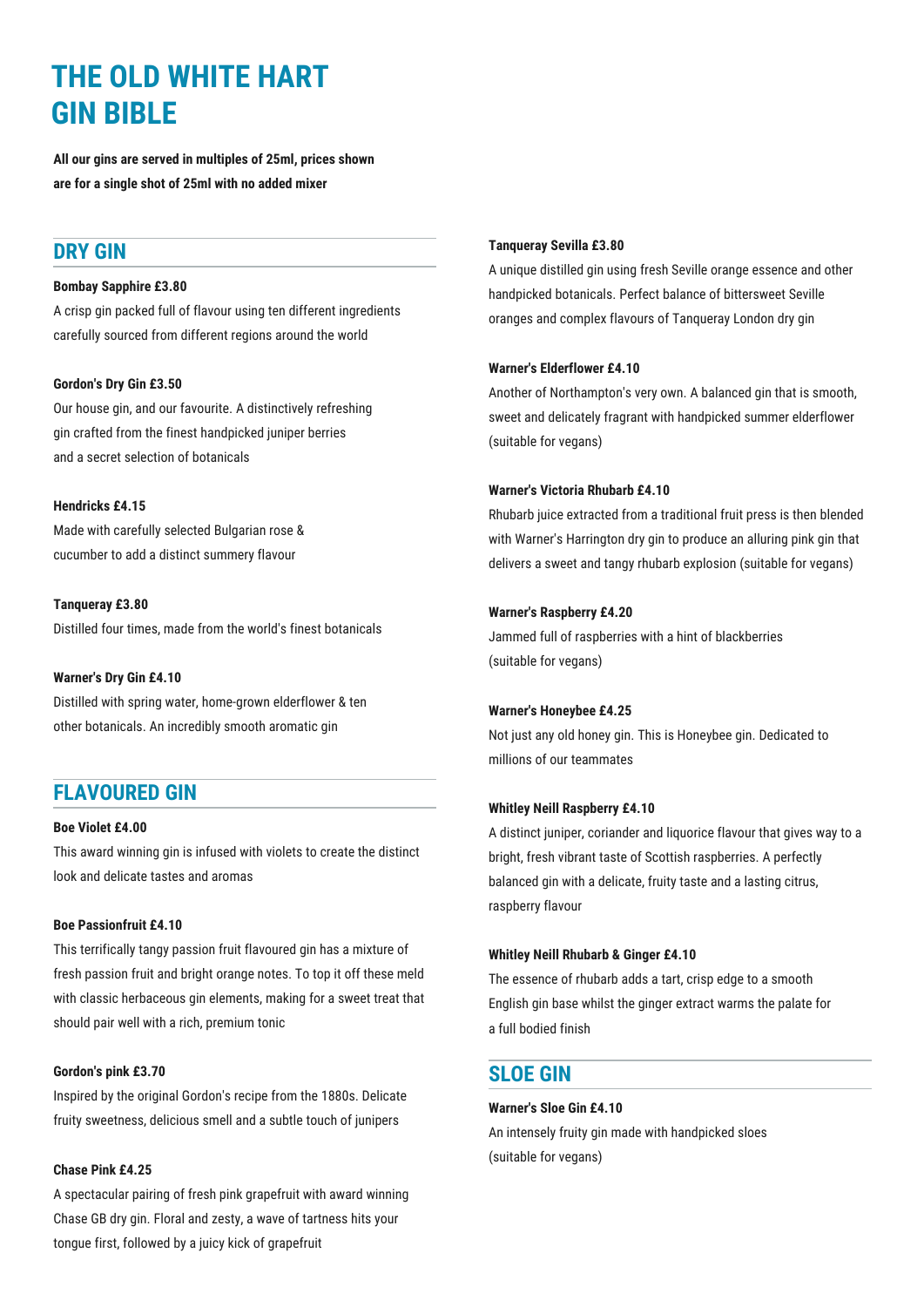## **THE OLD WHITE HART SPIRIT SHELF**

| <b>VODKA</b>                              | <b>BRANDY</b>                      |
|-------------------------------------------|------------------------------------|
| <b>Belvedere £4.20</b>                    | <b>Courvoisier £3.80</b>           |
| <b>Ciroc Blue £4.25</b>                   | <b>Remy Martin £5.00</b>           |
| <b>Ciroc Red Berry £4.25</b>              | <b>BOURBON, WHISKEY AND WHISKY</b> |
| <b>Ciroc Pineapple £4.25</b>              | <b>Bulleit Bourbon £3.50</b>       |
| Grey Goose £4.50                          | Drambuie £3.50                     |
| <b>Smirnoff Red Label £3.50</b>           | <b>Famous Grouse £3.65</b>         |
| <b>RUM</b>                                | Glenmorangie £3.90                 |
| Bacardi £3.65                             | Jack Daniels £3.80                 |
| <b>Bacardi Ginger £3.65</b>               | <b>Jack Daniels Honey £3.90</b>    |
| <b>Captain Morgan's White Rum £3.50</b>   | Jamesons £3.70                     |
| <b>Captain Morgan's Dark Rum £3.65</b>    | Johnny Walker Red Label £3.80      |
| <b>Captain Morgan's Spiced Gold £3.65</b> | <b>Monkey Shoulder £4.50</b>       |
| Kraken Dark Spiced Rum £3.85              |                                    |
| Malibu £3.65                              |                                    |

**Sailor Jerry's £3.85**

## **STAY IN TOUCH - GET 25% OFF PLANNING A PARTY?**

Sign up for our newsletter and we'll treat you to 25% off your food bill, 6 days a week, to use as many times as you like (excluding Sundays, Afternoon Tea & Bottomless Brunch). We'll then keep you posted about exclusive offers, events, promotions and even give you a free starter or dessert on your birthday. See our website!

Looking for the perfect venue to host your next birthday, work event or celebration? Book your next get together with us for any occasion. Visit our website to book or ask a member of our team for more information.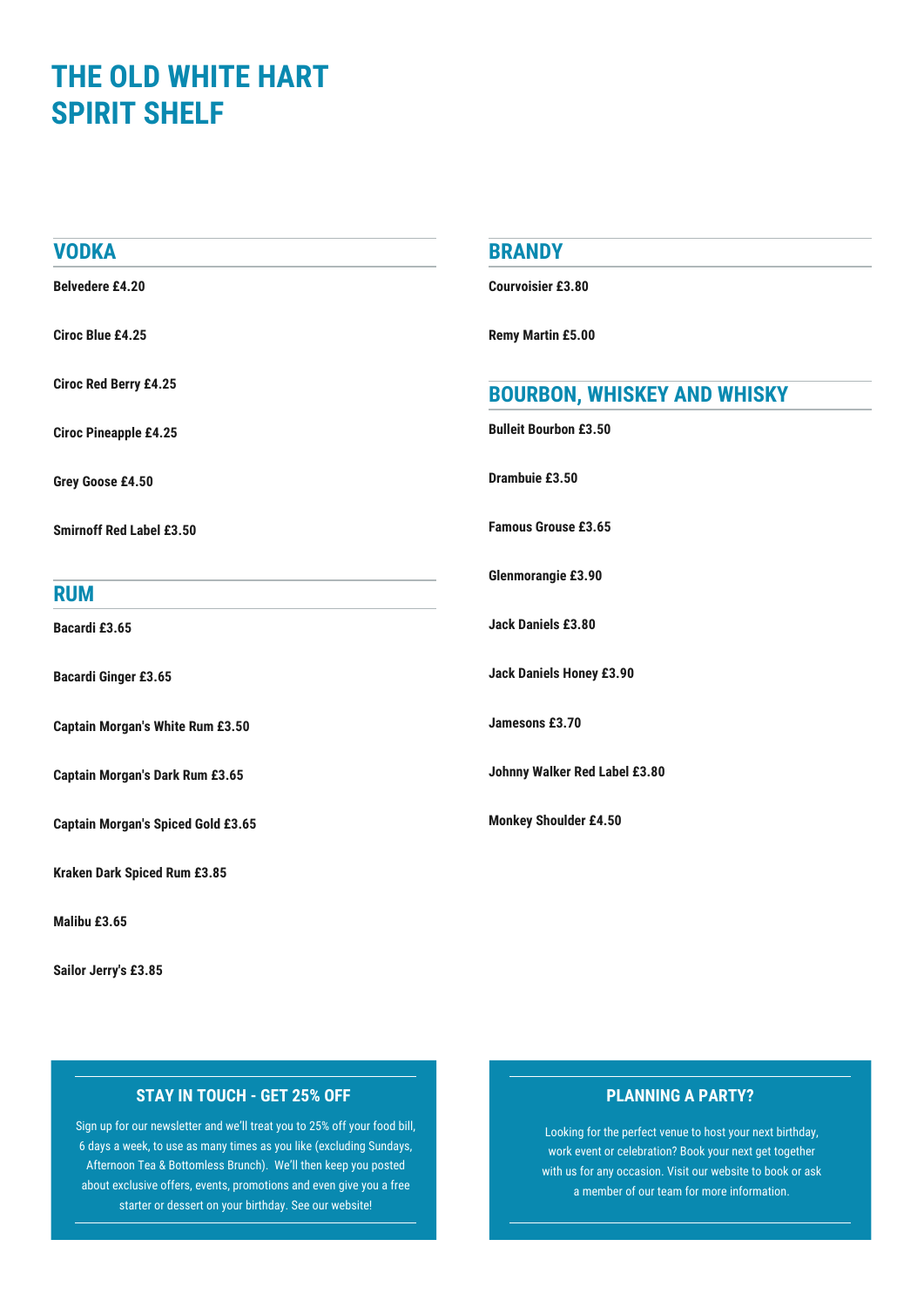# **THE OLD WHITE HART THE WINE CELLAR**

## **THE OLD WHITE HART SHOOTERS, SHOTS & OTHERS**

| <b>WHITE WINES</b>                           | 175 / 250 / bottle     |
|----------------------------------------------|------------------------|
| <b>Ochre Sauvignon Blanc France</b>          | £5 / £7/ £18           |
| <b>Zimor Pinot Grigio Italy</b>              | £5 / £7/ £18           |
| Drop Dead Gorgeous Chenin Blanc South Africa | £5 / £7/ £18           |
| <b>ROSE WINES</b>                            | 175 / 250 / bottle     |
| <b>Brightside Zinfandel Rose California</b>  | £5.10 / £7.15 / £18    |
| <b>Zimor Pinot Grigio Italy Blush Italy</b>  | £5.15 / £7.15 / £19    |
| <b>RED WINES</b>                             | 175 / 250 / bottle     |
| <b>Ponte Merlot Italy</b>                    | £5/£7/£18              |
| To be Continued Ruby Cabernet California     | £6.80 / £8.80 / £26    |
| <b>Bone Orchard Malbec</b> Medoza, Argentina | £5.15 / £7.15 / £19.50 |

## **SPARKLING WINES & CHAMPAGNES**

**Prosecco Viticoltori Ponte £8.70** 20cl Bottle Treviso, Italy

**Lyric Prosecco £28.00** Italy

**H Lanvin Brut £50.00** France

**Perrier-Jouet Grand Brut £70.00** France

### **DRAFT COCKTAILS**

**Espresso Martini Gordon's Pink Martini Passionfruit Martini £8.00 each**

### **BEST OF THE REST**

**Archers Peach Schanpps £3.65**

**Baileys,** served as a 50ml shot **£3.60**

**Disaronno Amaretto £3.50**

**Jagermeister £3.50**

**Martini Rosso,** served as a 50ml shot **£3.85**

**Martini White,** served as a 50ml shot **£3.85**

**Pimms No.1**, served as a 50ml shot **£3.80**

**Sambuca,** choose either black or white **£3.50**

**Southern Comfort £3.65**

**Sourz Flavours £3.50**

**Tequila £3.50**

**Taylor's Port**, served as a 50ml shot **£3.50**

**Tia Maria,** served as a 50ml shot **£3.50**

### **BOTTOMLESS BRUNCH from £29.99 per person**

Why not treat yourself, a friend or loved ones to one of our Bottomless Brunch options? Every Friday or Saturday from 11:30am until 4:00pm. Please ask, call 01604 709 990 or email [info@theoldwhitehartinn.com](mailto:info@theoldwhitehartinn.com)